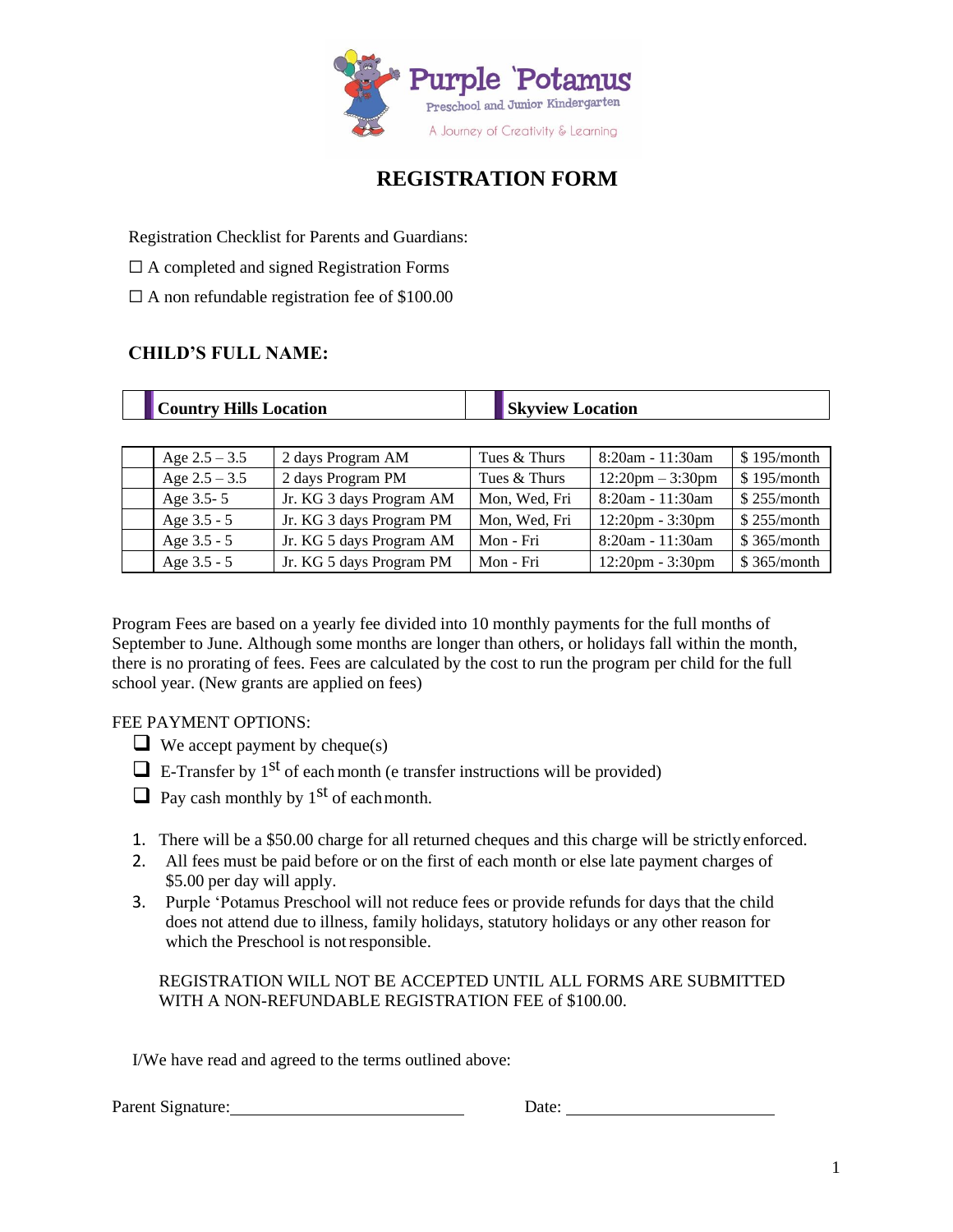

Date of commencement:

#### **STUDENT INFORMATION:**

|                                                                                                                                                                                                                                |  |  | Date of birth: Day _________ Month ___________ Year ___________ □ Male □ Female                       |
|--------------------------------------------------------------------------------------------------------------------------------------------------------------------------------------------------------------------------------|--|--|-------------------------------------------------------------------------------------------------------|
|                                                                                                                                                                                                                                |  |  | Address: Postal Code                                                                                  |
|                                                                                                                                                                                                                                |  |  |                                                                                                       |
|                                                                                                                                                                                                                                |  |  |                                                                                                       |
|                                                                                                                                                                                                                                |  |  |                                                                                                       |
|                                                                                                                                                                                                                                |  |  |                                                                                                       |
|                                                                                                                                                                                                                                |  |  |                                                                                                       |
| with your child?                                                                                                                                                                                                               |  |  | Is there any information that the preschool should know which would help the teacher work effectively |
| $Yes \cdot No \cdot$                                                                                                                                                                                                           |  |  | Please indicate if your child is receiving funding and will be attending with an assistant?           |
| Our child may require an assistant but it is not known at this time •                                                                                                                                                          |  |  |                                                                                                       |
|                                                                                                                                                                                                                                |  |  |                                                                                                       |
| <b>PARENT INFORMATION:</b>                                                                                                                                                                                                     |  |  |                                                                                                       |
|                                                                                                                                                                                                                                |  |  |                                                                                                       |
|                                                                                                                                                                                                                                |  |  | Address: Postal Code                                                                                  |
|                                                                                                                                                                                                                                |  |  |                                                                                                       |
| Email: Cell# Cell Contains Contained by Cell Contains Contains Contains Contains Contains Contains Contains Contains Contains Contains Contains Contains Contains Contains Contains Contains Contains Contains Contains Contai |  |  |                                                                                                       |
|                                                                                                                                                                                                                                |  |  |                                                                                                       |
|                                                                                                                                                                                                                                |  |  |                                                                                                       |
|                                                                                                                                                                                                                                |  |  |                                                                                                       |
|                                                                                                                                                                                                                                |  |  | Address: Postal Code                                                                                  |
|                                                                                                                                                                                                                                |  |  |                                                                                                       |
| Are parents living together? Yes • No •                                                                                                                                                                                        |  |  |                                                                                                       |

Is there any person NOT allowed access to your child Yes • No • Please provide details:

*Please note: In case of custody battle, the parent is required to provide legal court papers.*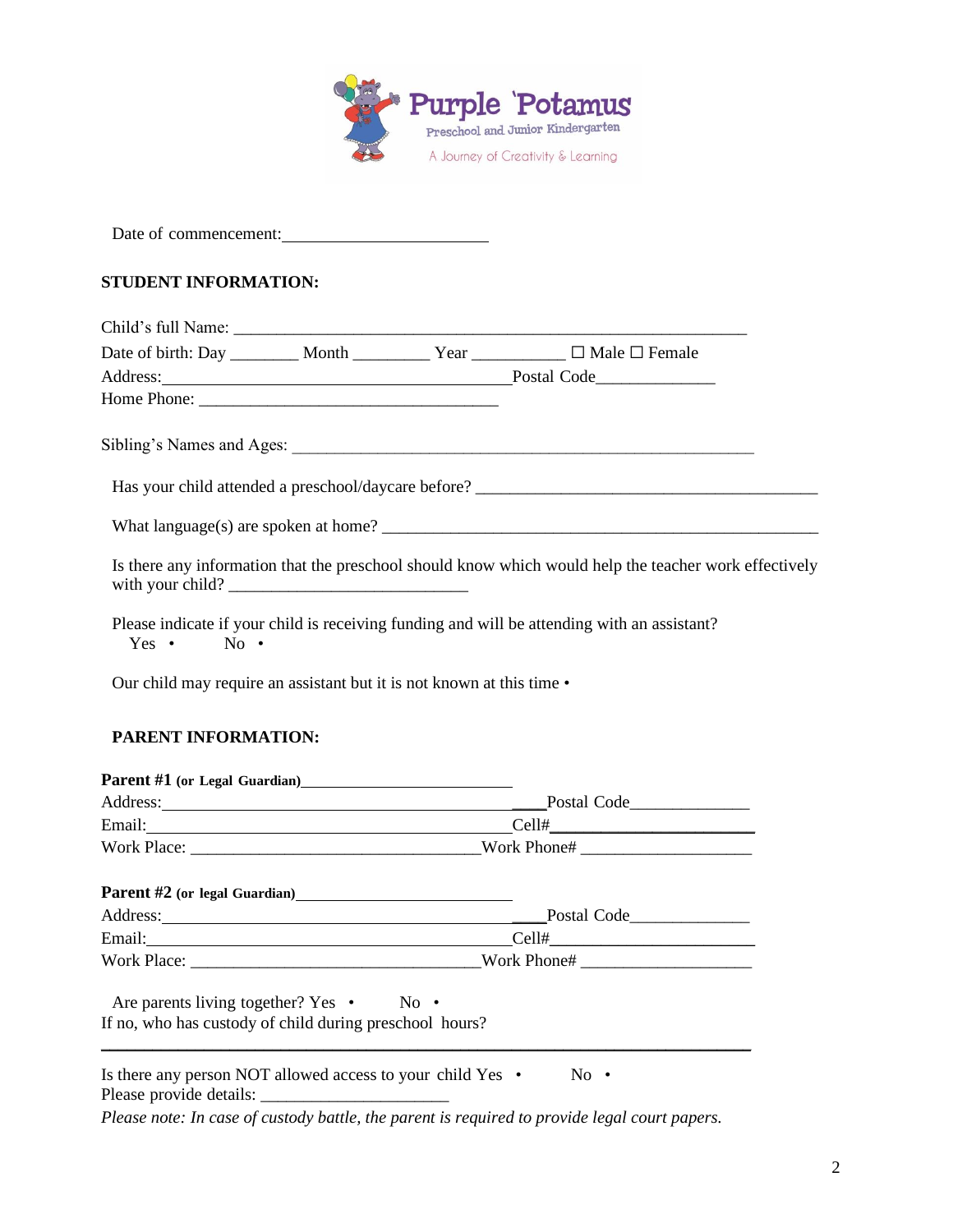#### **ALLERGIES & VACCINATION INFORMATION:**

**Alberta Health Care Number:** \_\_\_\_\_\_\_\_\_\_\_\_\_\_\_\_\_\_\_\_\_\_\_\_\_\_\_\_ Is immunization up to date? Yes  $\cdot$  No  $\cdot$ 

Allergies and Reactions ( if applicable)

Is your child receiving any on-going medication? Please specify name and dosage and the purpose of which it is given. Purple 'Potamus Preschool will not administer any oral medications at school.

(For us to administer Epipen or Ventolin, you must fill up the consent form first)

Is there any health problems that the preschool should be aware of (e.g. Diabetes, Epilepsy etc.) Yes • No • If Yes, details:  $\overline{a}$ 

\_\_\_\_\_\_\_\_\_\_\_\_\_\_\_\_\_\_\_\_\_\_\_\_\_\_\_\_\_\_\_\_\_\_\_\_\_\_\_\_\_\_\_\_\_\_\_\_\_\_\_\_\_\_\_\_\_\_\_\_\_\_\_\_\_\_\_\_\_\_\_\_\_\_\_\_

\_\_\_\_\_\_\_\_\_\_\_\_\_\_\_\_\_\_\_\_\_\_\_\_\_\_\_\_\_\_\_\_\_\_\_\_\_\_\_\_\_\_\_\_\_\_\_\_\_\_\_\_\_\_\_\_\_\_\_\_\_\_\_\_\_\_\_\_\_\_\_\_\_\_\_\_

1. Does your child have:

Speech delay? Yes • No • Hearing difficulty? Yes • No • Problems with vision? Yes • No • Skin condition? Yes • No •

If yes, please provide details:

**RELEASE OF LIABILITY**: I hereby consent Purple Potamus Preschool & Jr Kindergarten to have care and custody of my child during the times registered, and hereby recognizes and acknowledges that Purple Potamus Preschool & Jr Kindergarten will not be responsible for personal injury or loss. I give permission for the staff at Purple Potamus Preschool & Jr Kindergarten to administer first aid to my child if there is a minor injury. In the event that the injury of my child requires further medical attention, and I cannot be located, I hereby consent Purple Potamus Preschool & Jr Kindergarten calling an ambulance if deemed necessary. It is my responsibility for any costs incurred. I also grant my child to participate in attending field trips as part of my child's learning program.

Parent/Guardian Name: \_\_\_\_\_\_\_\_\_\_\_\_\_\_\_\_\_\_\_\_\_\_\_\_\_\_\_\_\_\_\_\_\_\_\_\_\_

Parent/Guardian Signature: \_\_\_\_\_\_\_\_\_\_\_\_\_\_\_\_\_\_\_\_\_\_\_\_\_\_\_\_\_\_\_\_\_\_ Date: \_\_\_\_\_\_\_\_\_\_\_\_\_\_\_\_\_\_\_\_\_\_\_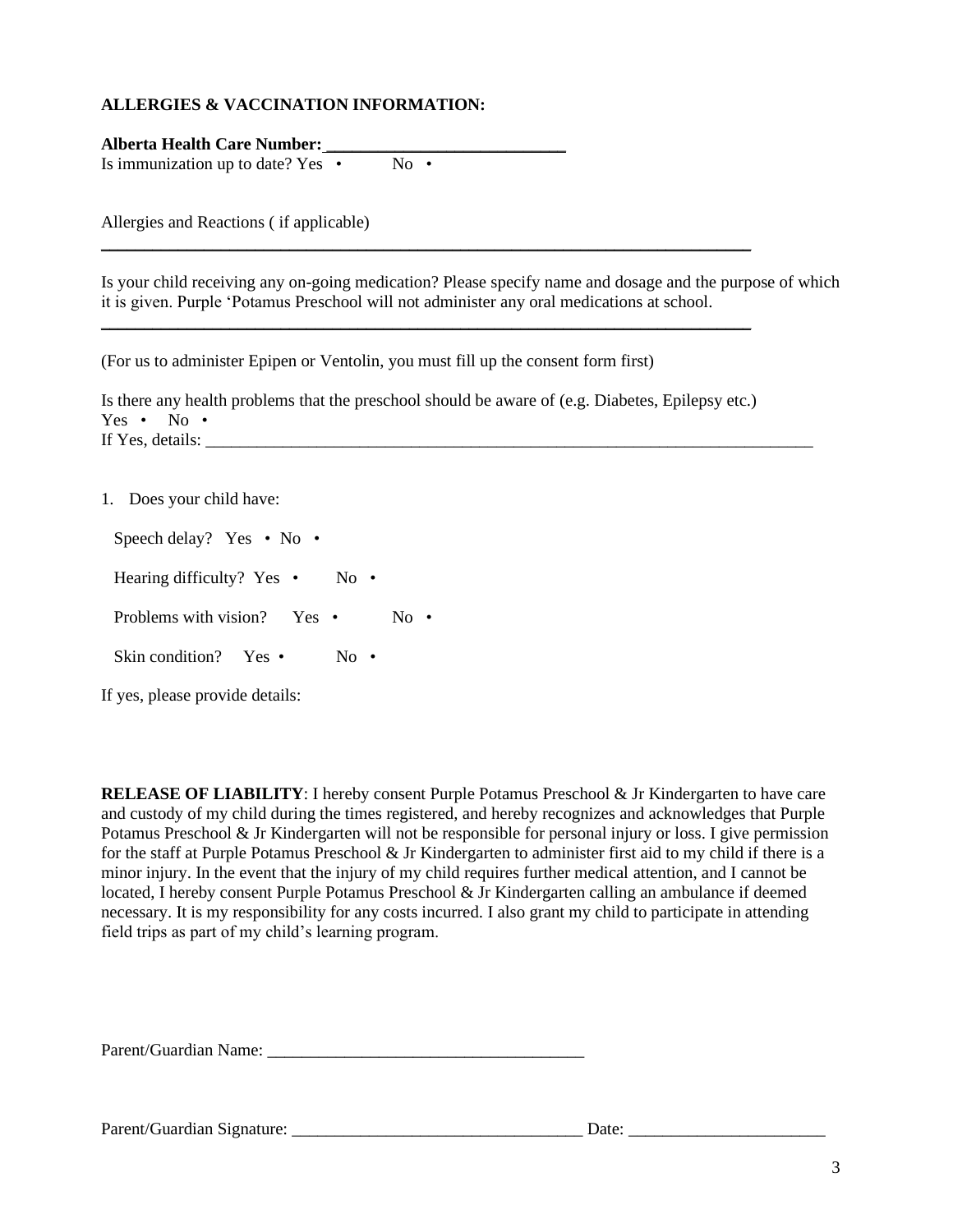## **EMERGENCY CONTACT & PICK UP AUTHORIZATION**

(Persons other than the parents, who are available during school hours to pick up the child in an emergency when parents cannot be contacted):

| I CONFIRM THE INFORMATION I HAVE PROVIDED IS ACCURATE TO THE BEST OF MY<br>KNOWLEDGE. |                                                         |  |
|---------------------------------------------------------------------------------------|---------------------------------------------------------|--|
|                                                                                       |                                                         |  |
|                                                                                       |                                                         |  |
| HOW DID YOU HEAR ABOUT US?                                                            |                                                         |  |
| $\bullet$                                                                             | Friend • Website • Social Media • Road Signage • TV Add |  |
|                                                                                       |                                                         |  |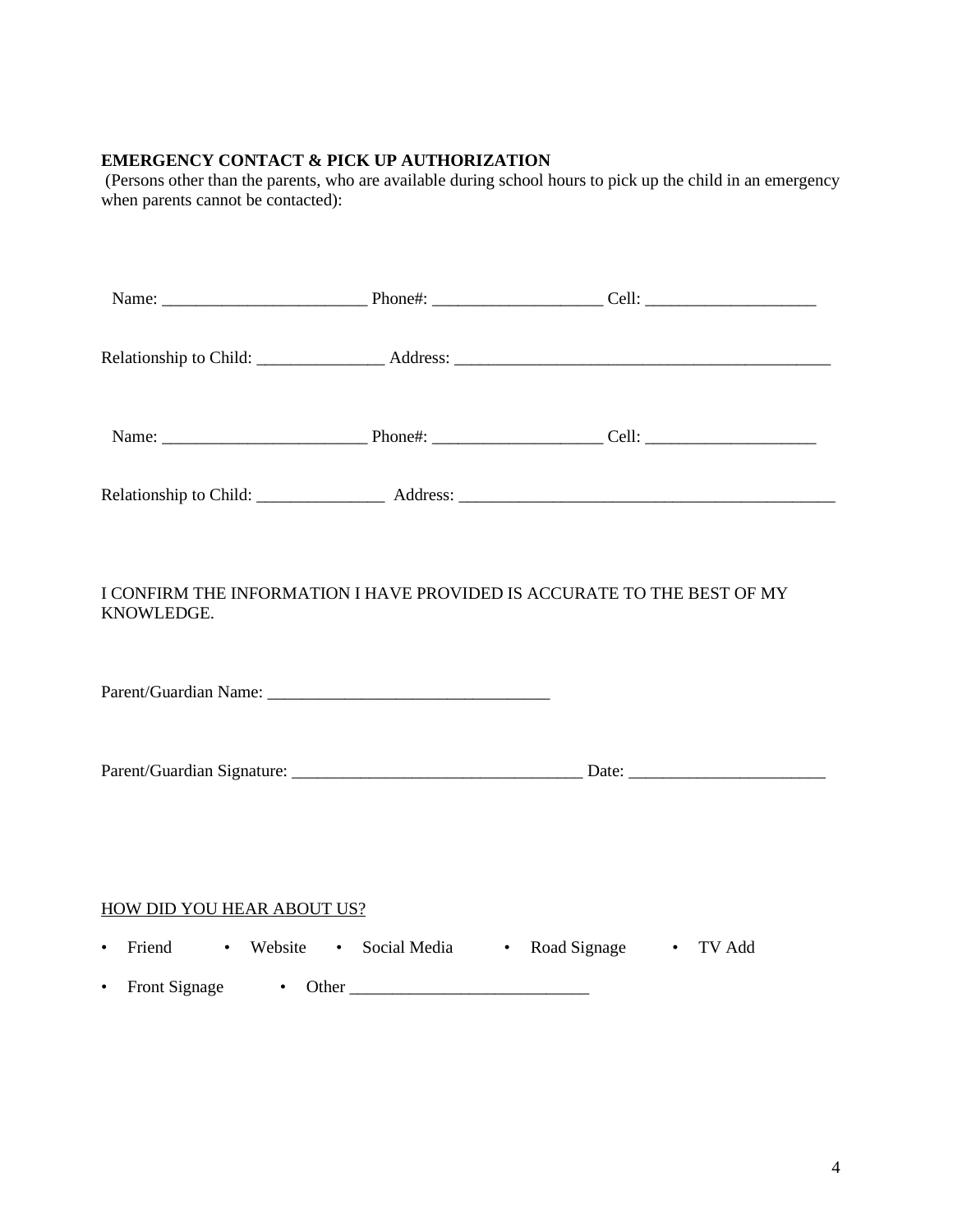## **DISCIPLINE POLICY**

**Praise and positive reinforcement are effective methods of behavior management of children. When children receive positive, non violent, and understanding interactions from adults and others, they develop good self concepts, problem solving abilities, and self-discipline. Based on this belief of how children learn and develop values,** 

**Purple 'Potamus Preschool & Jr Kindergarten will practice the following discipline and behavior management policy.**

| We Do                                                                                 | We Do NOT                                                                                                                    |
|---------------------------------------------------------------------------------------|------------------------------------------------------------------------------------------------------------------------------|
| Praise, reward, and encourage the children.                                           | Spank, shake, bite, pinch, push, pull, slap or otherwise<br>physically punish the child.                                     |
| Reason with and set limits for the children.                                          | Make fun of, yell at, threaten, make sarcastic remarks<br>about, use profanity, or otherwise verbally abuse the<br>children. |
| Model appropriate behavior for the children.                                          | Do not shame or punish the children when<br>bathroom accidents occur.                                                        |
| Modify the classroom environment to attempt to<br>prevent problems before they occur. | Deny food or rest as punishment.                                                                                             |
| Listen to the children.                                                               | Relate discipline to eating, resting, or sleeping.                                                                           |
| Provide alternatives for inappropriate behavior to<br>the children.                   | Leave the children alone, unattended or without supervision.                                                                 |
| Provide the children with natural and logical consequences<br>of their behaviors.     | We do not give time out.                                                                                                     |
| Treat the children as people and respect their needs,<br>desires, and feelings.       | Criticize, make fun of, or otherwise belittle children's<br>parents, families, or ethnic groups.                             |
| Ignore minor misbehaviors.                                                            |                                                                                                                              |
| Explain things to the children on their levels.                                       |                                                                                                                              |
| Use short supervised periods of "breaks".                                             |                                                                                                                              |
| Try to stay consistent in our behavior management program.                            |                                                                                                                              |

Conferences will be scheduled with parents if particular disciplinary problems occur. If a child's behavior consistently endangers the safety of the children around him/her, then the Director has the right to, after meeting with the parents and documenting behavior problems and interventions, terminate child care services for that particular child.

I have read and agreed with the Discipline Policy in Purple 'Potamus Preschool & Jr. Kindergarten.

Parent/Guardian Signature Date

Director's Signature Date